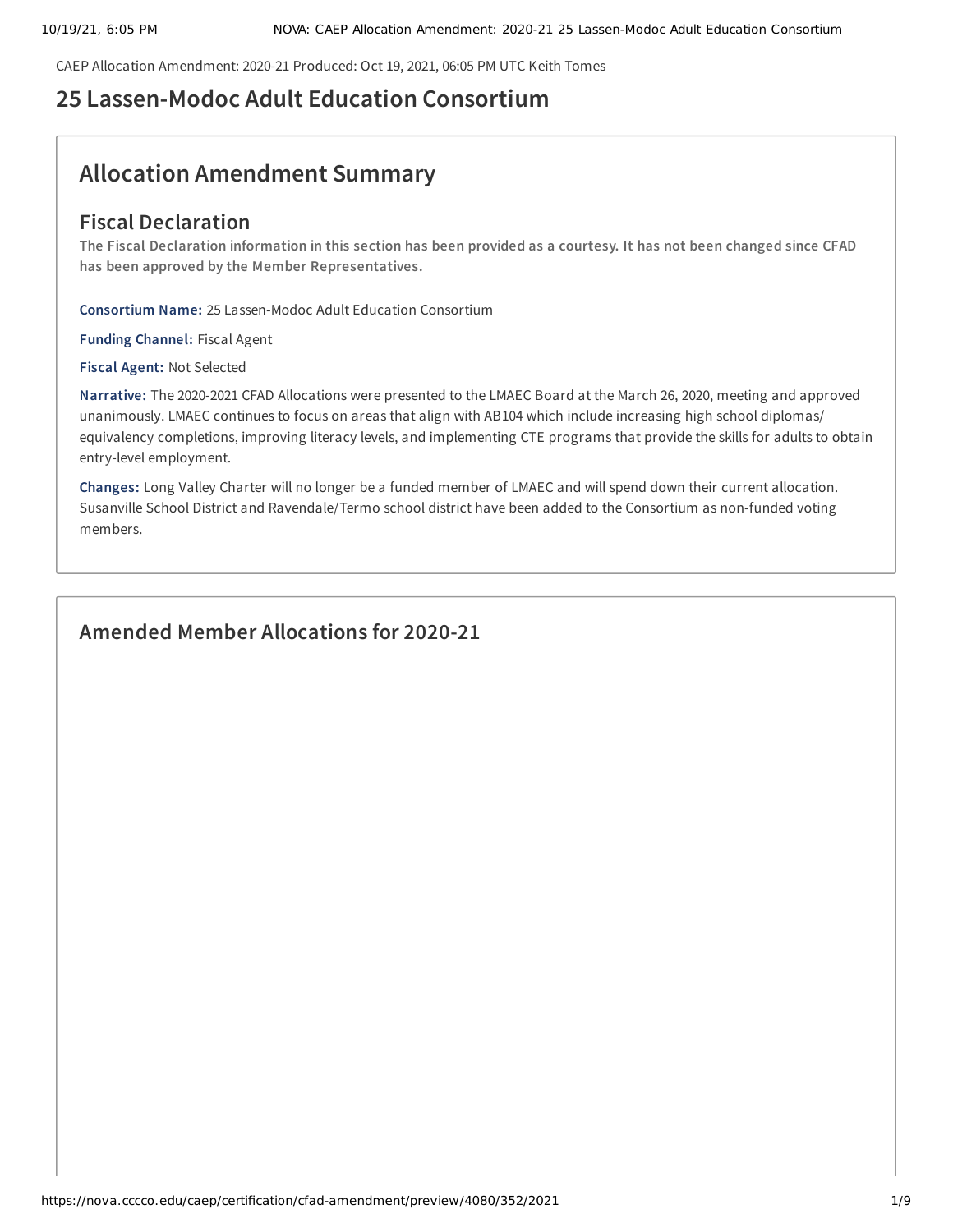| <b>Member Agency</b>                  | <b>Amended Allocation</b> | <b>Adjustment Made</b> |
|---------------------------------------|---------------------------|------------------------|
| <b>Big Valley Joint Unified</b>       | \$24,318                  |                        |
| <b>Fort Sage Unified</b>              | \$42,250                  |                        |
| <b>Lassen CCD</b>                     | \$442,963                 | $-$13,000$             |
| <b>Lassen Co. Office of Education</b> | \$115,000                 |                        |
| <b>Lassen Union High</b>              | \$69,941                  |                        |
| Long Valley Charter                   | \$0                       |                        |
| Modoc Co. Office of Education         | \$114,250                 |                        |
| <b>Modoc Joint Unified</b>            | \$43,000                  | \$13,000               |
| <b>Shaffer Union Elementary</b>       | \$55,000                  |                        |
| <b>Surprise Valley Joint Unified</b>  | \$20,000                  |                        |
| <b>Westwood Unified</b>               | \$35,000                  |                        |
| <b>Total Allocated to Members</b>     | \$961,722                 |                        |
| <b>Total CAEP Funds</b>               | \$961,722                 |                        |
| Total Remaining (Must be \$0)         | \$0                       |                        |

# **Member Agencies**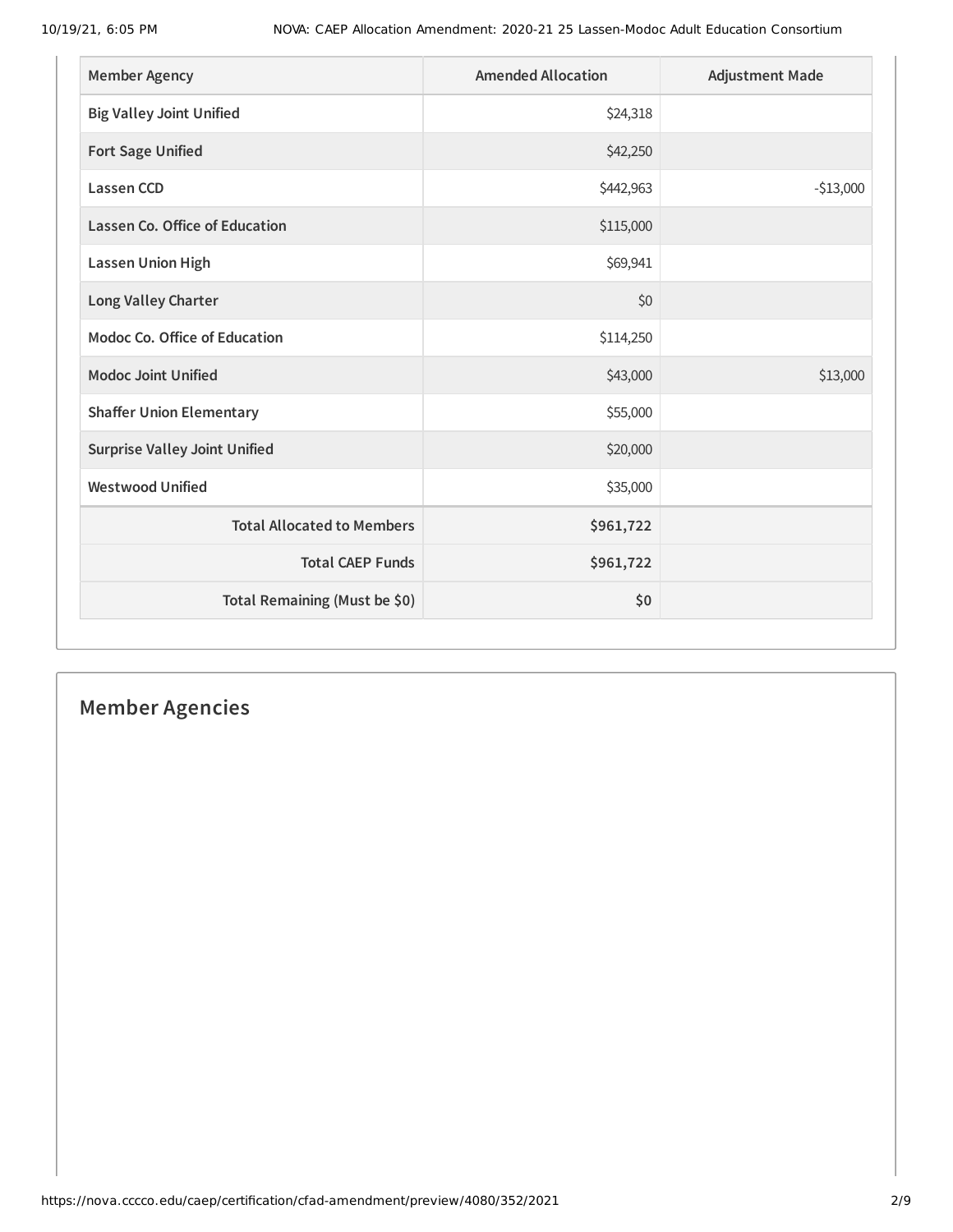| <b>Member Agency</b>                 | <b>Member Type</b>                  | Contact                                            | Phone                       |
|--------------------------------------|-------------------------------------|----------------------------------------------------|-----------------------------|
| <b>Big Valley Joint Unified</b>      | Unified School District             | Paula Silva                                        | (530) 294-5231              |
| <b>Fort Sage Unified</b>             | Unified School District             | Heather Von Ins                                    | (530) 827-2129 ext:<br>6502 |
| Lassen CCD                           | District                            | <b>Susan Rentfrow</b>                              | (530) 257-6181 ext:<br>8708 |
| Lassen Co. Office of Education       | County Office of Education<br>(COE) | Patricia Gunderson                                 | $(530)$ 257-2196            |
| Lassen Union High                    | High School District                | Mrs. Cori Shields                                  | $(530)$ 251-1194            |
| Long Valley Charter                  | Charter                             | Carol Growdon                                      | (530) 257-6181 ext:<br>8997 |
| Modoc Co. Office of Education        | County Office of Education<br>(COE) | Mike Martin                                        | (530) 233-7101              |
| <b>Shaffer Union Elementary</b>      | Elementary School District          | Dianne Parady                                      | $(530)$ 254-6577            |
| <b>Surprise Valley Joint Unified</b> | Unified School District             | <b>BillieJo Young</b>                              |                             |
| <b>Westwood Unified</b>              | Unified School District             | Michael Altenburg                                  |                             |
| <b>Modoc Joint Unified</b>           | Unified School District             | Tom O'Malley                                       | (530) 233-7201              |
| Ravendale-Termo Elementary           | Elementary School District          | Jason Waddell                                      | (530) 257-8200              |
| <b>Susanville Elementary</b>         | Elementary School District          | Jason Waddell Susanville School<br><b>District</b> | (530) 257-8200              |

# **Certification & Assurances**

By clicking "Approve" on the approval cards below, you are certifying the CFAD as well as confirming that you and ALL consortium members agree to the Assurances listed below.

# **Assurances**

 $\mathbf 0$ 

# **Membership & Decision-Making**

- I certify that any community college district, school district, or county office of education, or any joint powers authority consisting of community college districts, school districts, county offices of education, or a combination of these, located within the boundaries of the adult education region shall be permitted to join the consortium as a member (EC 84905 (a) (b). (See Membership Box above).
- I certify that only members as described above (and in EC 84905) are allowed to join my consortium as members and participate in decision making and approvals whether in a public meeting, or via the NOVA planning, budgeting & expense reporting system.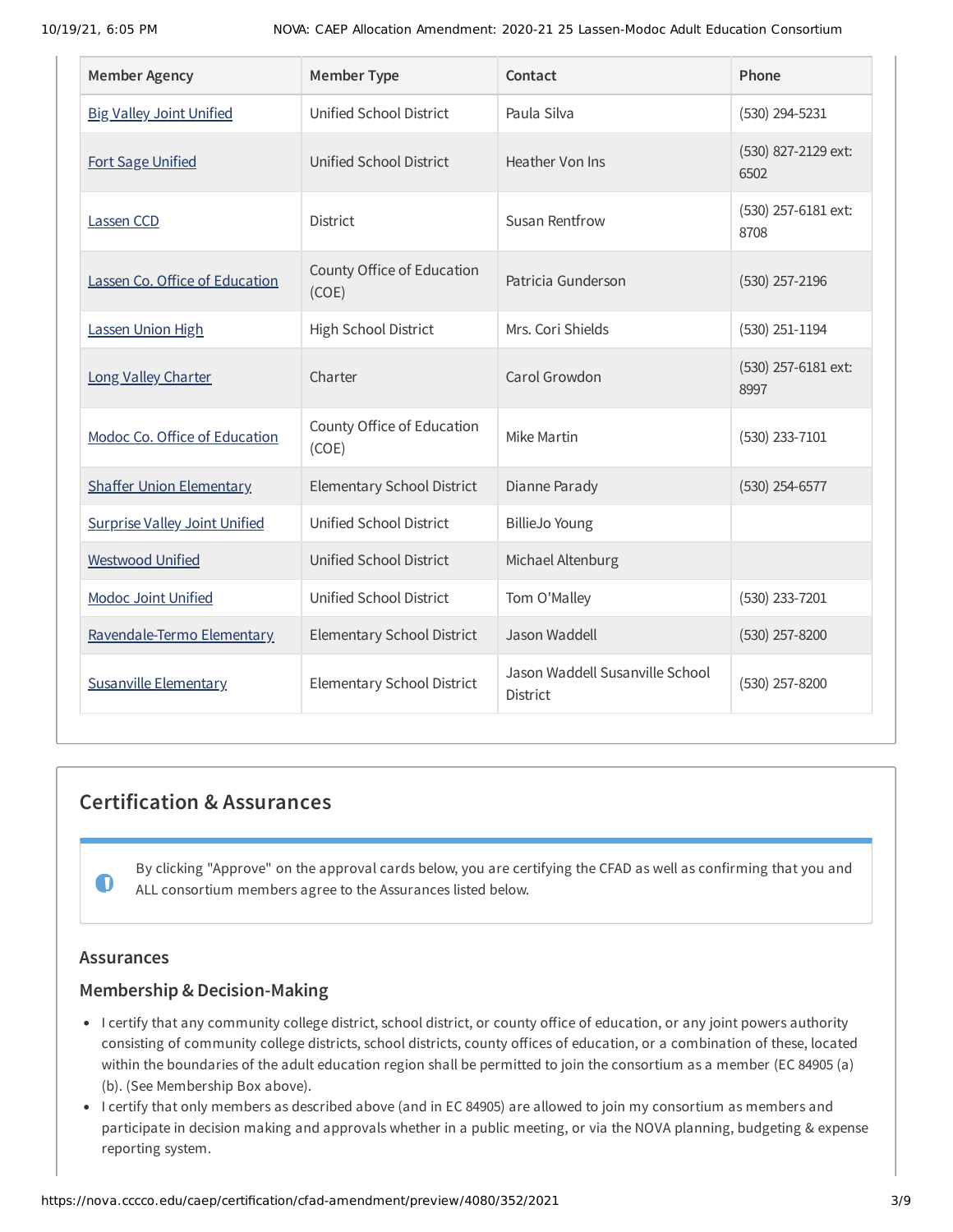- I certify that as a condition of joining a consortium, as a member, I shall commit to reporting any funds (as described in EC 84916) available to that member for the purposes of education and workforce services for adults and the uses of those funds through the annual Program Area exercise in NOVA for reporting leveraged funds, and instructional hours.
- I certify that as a member of the consortium my district shall be represented only by an official designated by the governing board of the member (EC 84905 (c)).
- I certify that as a member of the consortium, I shall participate in any decision made by the consortium (EC 84905 (d)(1)  $(A)$ ).
- I certify that all decision made by the consortium and its members is final (EC 84905 (d)(1)(F)).
- I certify that I will adhere to the consortium rules and procedures and, as agreed upon by the consortium members, to any additional by-laws, charters, etc.

# **Public Meetings**

- I certify that a proposed decision is considered at an open, properly noticed public meeting of the consortium at which members of the public may comment (EC 84905  $(d)(1)(B)$ ).
- I certify that the consortium has provided the public with adequate notice of a proposed decision and considered any comments submitted by members of the public, and any comments submitted by members of the public have been distributed publicly (EC 84905  $(d)(1)(C)$ ).
- I certify that the consortium has requested comments regarding a proposed decision from other entities located in the adult education region that provide education and workforce services for adults (EC 84905 (d)(1)(D)(i)).
- I certify that the consortium has requested comments regarding a proposed decision from other entities located in the adult education region that provide education and workforce services for adults (EC 84905 (d)(1)(D)(i)).
- I certify that the consortium has considered input provided by pupils, teachers employed by local educational agencies, community college faculty, principals, administrators, classified staff, and the local bargaining units of the school districts and community college districts before it makes a decision (EC 84905 (d)(1)(E)).
- I certify that in addition to the meeting requirements listed in EC 84905, and as agreed upon by the consortium members, that I will follow the public meeting requirements listed in the Ralph M. Brown Act as the Brown Act applies to the governing body of any "local body created by state or federal statute." (Ed. Code, section 54952.)

# **Reporting Requirements**

- I certify that I will participate in completing and updating any consortium long range and/or short range planning efforts and/or budget work plans (EC 84906, 84914(a)).
- I certify that all CAEP expenses have been expended in the CAEP seven program areas, and services provided are consistent with the 3-year plan, the annual plan, and my district's work plan & budget as submitted in NOVA (EC 84913 (1-7), 84906, 8914(a)).
- I certify that my expenditures of CAEP funds match the objectives/activities included in the annual plan and the member work plan (EC 84906, 84914(a)).
- I certify that my expenditures of CAEP funds adhere to the allowable uses of funds as identified in the CAEP Fiscal Management Guide.
- I certify that I will report student level enrollment data and outcomes as prescribed by the State CAEP Office (EC 84920).
- I certify that I will share financial expenditure and progress reports with the members of my regional consortium.
- I certify that I understand that as a member if I do not meet any of these items I have certified, I will be deemed an ineffective member which may result in a loss or reduction of CAEP funding (EC 84914(b)).
- I certify that all CAEP expenses have been expended only for the education of persons 18 years of age or older (EC 84901(a)).

## **Lassen Co. Office of Education - Member Representative**

**Patricia Gunderson** [pgunderson@lcoe.org](mailto:pgunderson@lcoe.org) (530) 257-2196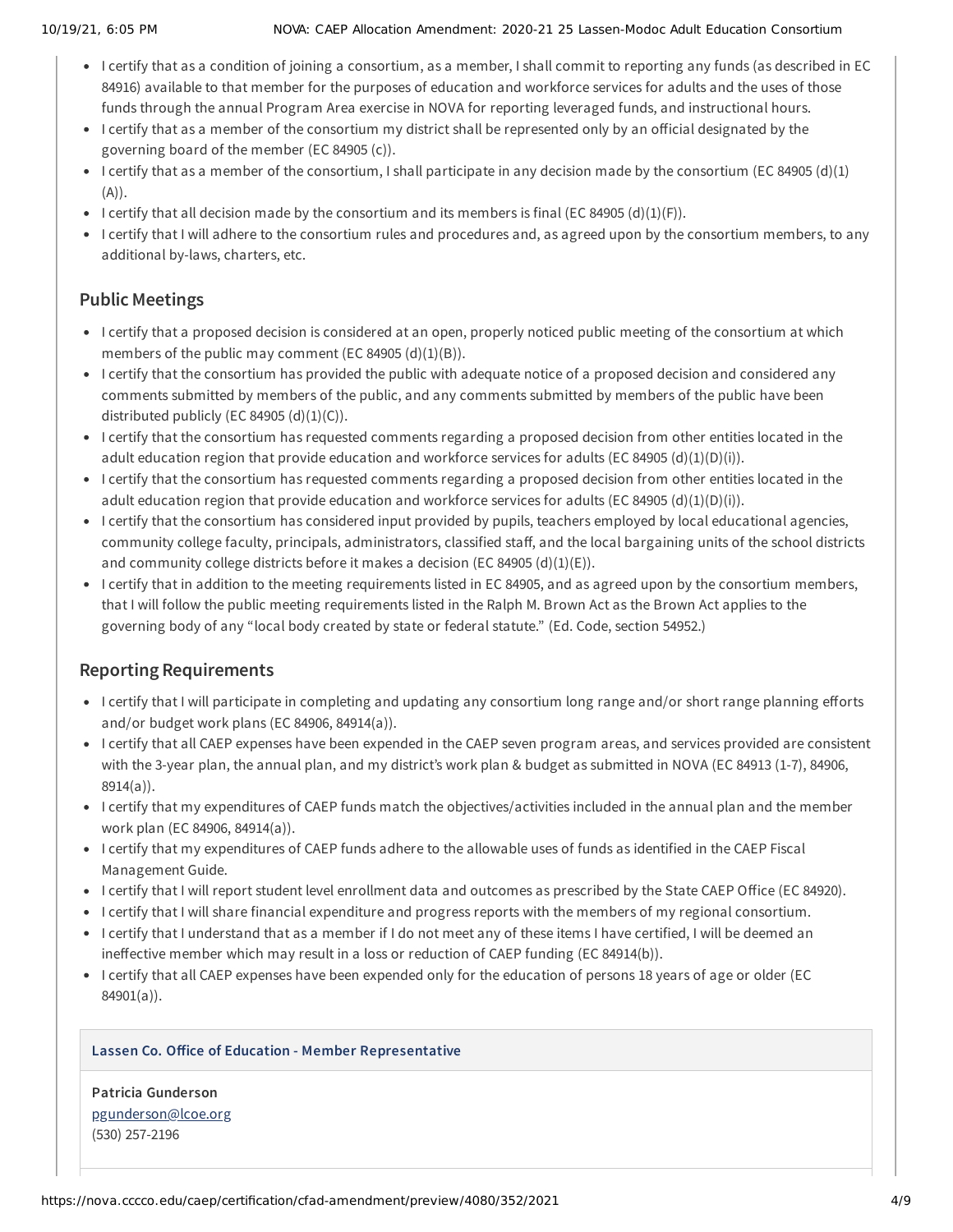# Approved by Patricia Gunderson

### **10/19/2021 08:34 AM PDT**

#### **Big Valley Joint Unified - Member Representative**

**Paula Silva** Superintendent/Principal [psilva@bigvalleyschool.org](mailto:psilva@bigvalleyschool.org) (530) 294-5231

**Dianne Parady** Chief Business Official [dparady@bigvalleyschool.org](mailto:dparady@bigvalleyschool.org) (530) 254-6577

Approved by Paula Silva

# **10/19/2021 08:21 AM PDT**

#### **Lassen Union High - Member Representative**

**Cori Shields** CBO [cori.shields@lassenhigh.org](mailto:cori.shields@lassenhigh.org) (530) 251-1194

**Morgan Nugent** Superintendent/Principal [morgan.nugent@lassenhigh.org](mailto:morgan.nugent@lassenhigh.org) (530) 250-5324 ext: 2142

#### Approved by Morgan Nugent

## **10/19/2021 08:29 AM PDT**

#### **Ravendale-Termo Elementary - Member Representative**

**Jason Waddell** Superintendent [jwaddell@juniperridge.org](mailto:jwaddell@juniperridge.org) (530) 257-8200

#### Approved by Ja son Waddell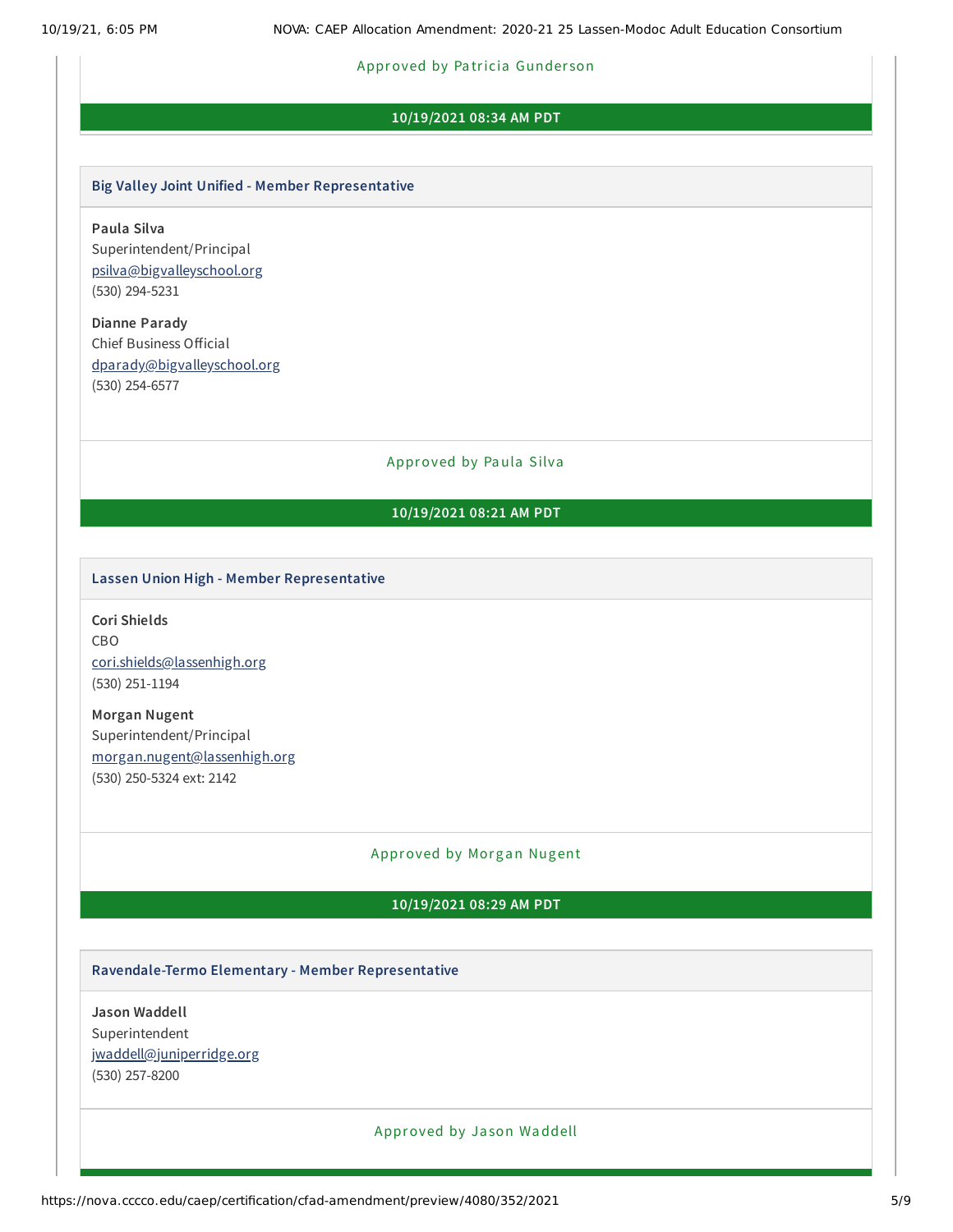#### **10/19/2021 10:18 AM PDT**

#### **Long Valley Charter - Member Representative**

#### **Carol Growdon**

[cgrowdon@lassencollege.edu](mailto:cgrowdon@lassencollege.edu) (530) 257-6181 ext: 8997

#### Approved by Carol Growdon

#### **10/19/2021 08:54 AM PDT**

#### **Shaffer Union Elementary - Member Representative**

**Dianne Parady** Chief Business Official [dparady@shafferschool.com](mailto:dparady@shafferschool.com) (530) 254-6577

**Joshua Blackburn** Superintendent/Principal [jblackburn@shafferschool.com](mailto:jblackburn@shafferschool.com) (530) 254-6577

## Approved by Joshua Blackburn Shaffer

#### **10/19/2021 10:00 AM PDT**

#### **Susanville Elementary - Member Representative**

**Jason Waddell** Superintendent [jwaddell@susanvillesd.org](mailto:jwaddell@susanvillesd.org) (530) 257-8200

#### Approved by Ja son Waddell Susanville School District

#### **10/19/2021 10:13 AM PDT**

#### **Westwood Unified - Member Representative**

**Michael Altenburg** [maltenburg@westwoodusd.org](mailto:maltenburg@westwoodusd.org)

**Krissy House**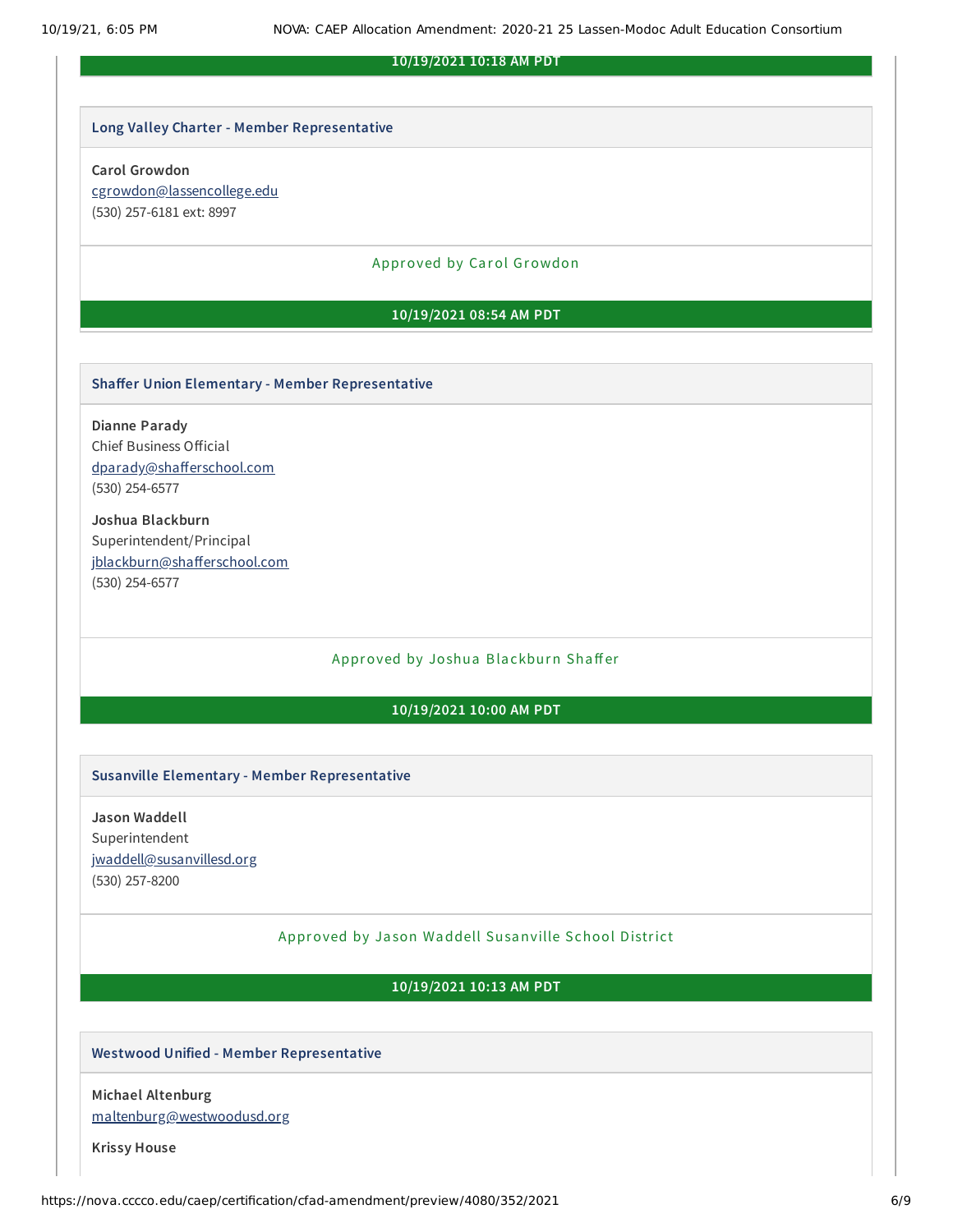Chief Business Official [khouse@westwoodusd.org](mailto:khouse@westwoodusd.org) (530) 256-2311 ext: 4715

## Approved by Michael Altenburg

#### **10/19/2021 08:18 AM PDT**

## **Fort Sage Unified - Member Representative**

**Heather Von Ins** Chief Business Officer [hvonins@fortsage.org](mailto:hvonins@fortsage.org) (530) 827-2129 ext: 6502

**Keith Tomes** Superintendent [ktomes@fortsage.org](mailto:ktomes@fortsage.org) (530) 827-2129 ext: 6500

#### Approved by Dr. Keith Tomes

#### **10/19/2021 11:05 AM PDT**

#### **Lassen CCD - Member Representative**

**Susan Rentfrow** Accountant III [srentfrow@lassencollege.edu](mailto:srentfrow@lassencollege.edu) (530) 257-6181 ext: 8708

**Carol Growdon** [cgrowdon@lassencollege.edu](mailto:cgrowdon@lassencollege.edu) (530) 257-6181 ext: 8997

**Michell Williams** Grant Operations Manager [mwilliams@lassencollege.edu](mailto:mwilliams@lassencollege.edu) (530) 257-6181 ext: 8960

## Approved by Michell Williams

### **10/19/2021 09:38 AM PDT**

**Modoc Co. Office of Education - Member Representative**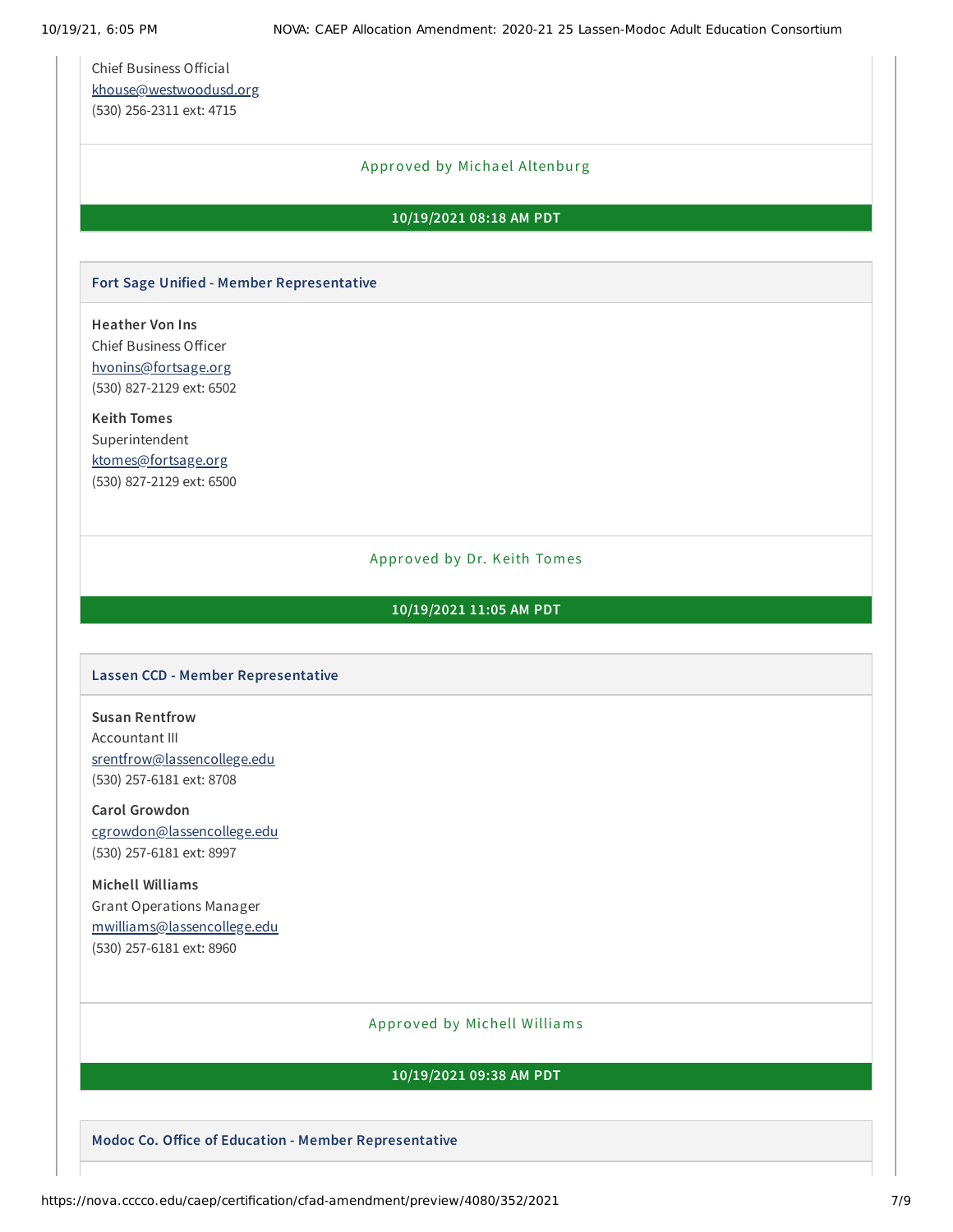#### **Mike Martin**

[mmartin@modoccoe.org](mailto:mmartin@modoccoe.org) (530) 233-7101

**Leslie Corder** Director of Fiscal Services [lcorder@modoccoe.k12.ca.us](mailto:lcorder@modoccoe.k12.ca.us) (530) 233-7104

## Approved by Mike Martin

#### **10/19/2021 08:16 AM PDT**

#### **Surprise Valley Joint Unified - Member Representative**

**BillieJo Young** Business [byoung@modoccoe.org](mailto:byoung@modoccoe.org)

# **Audra Evans**

[aevans@svjusd.org](mailto:aevans@svjusd.org) (530) 279-6141 ext: 123

#### Approved by Audra Evans

# **10/19/2021 10:53 AM PDT**

#### **Modoc Joint Unified - Member Representative**

**Tom O'Malley** Superintendent [tomalley@modoc.k12.ca.us](mailto:tomalley@modoc.k12.ca.us) (530) 233-7201

# **Elizabeth Guzman** Business Manager [eguzman@modoc.k12.ca.us](mailto:eguzman@modoc.k12.ca.us) (530) 233-7201

#### Approved by Tom O'Ma lley

#### **10/19/2021 10:18 AM PDT**

https://nova.cccco.edu/caep/certification/cfad-amendment/preview/4080/352/2021 8/9